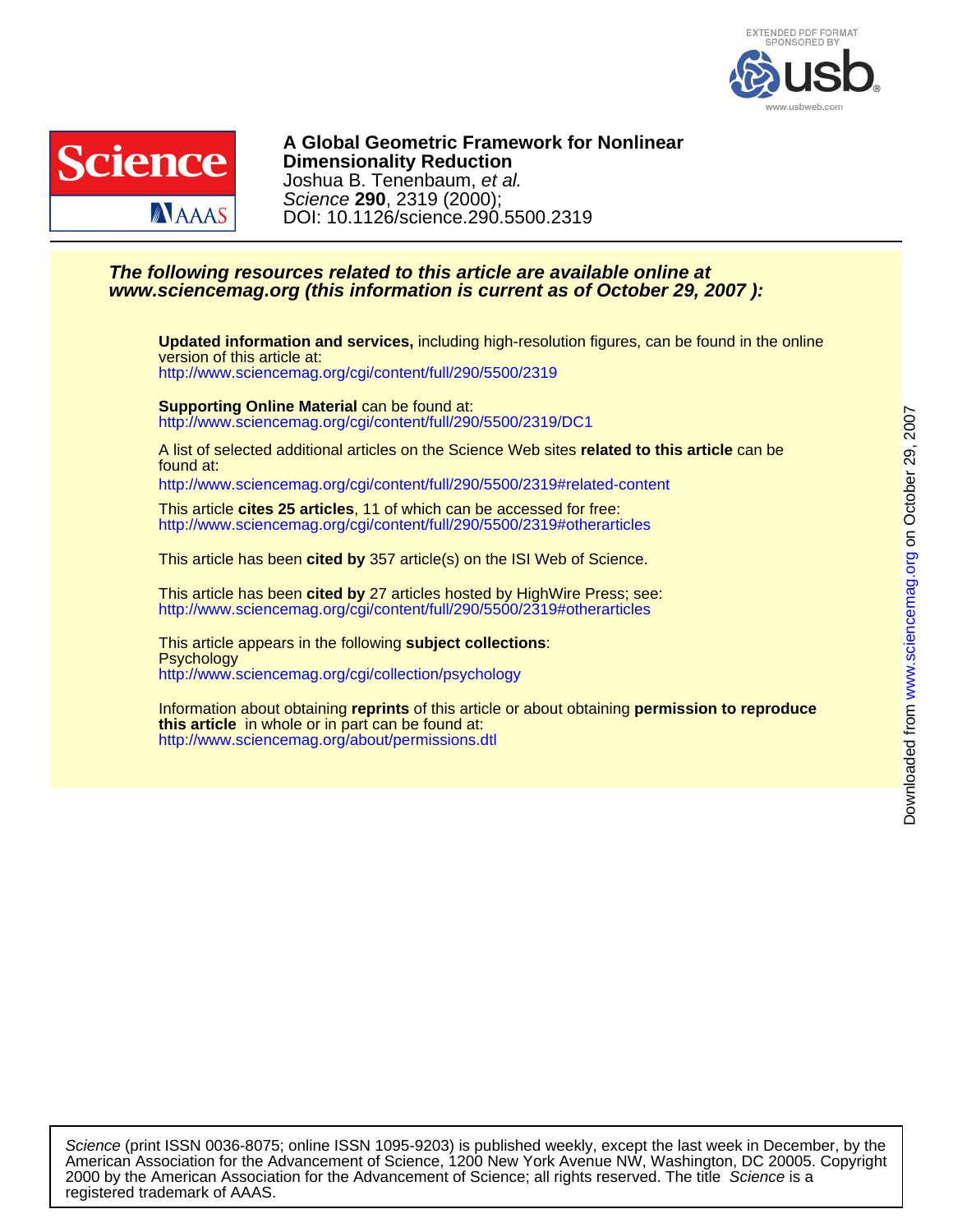23; right 36, 13, and 27); superior frontal gyrus (left 29, 31, and 45; right 17, 35, and 37).

- 17. Although the improvement in WM performance with cholinergic enhancement was a nonsignificant trend in the current study  $(P = 0.07)$ , in a previous study (9) with a larger sample  $(n = 13)$  the effect was highly significant ( $P < 0.001$ ). In the current study, we analyzed RT data for six of our seven subjects because the behavioral data for one subject were unavailable due to a computer failure. The difference in the significance of the two findings is simply a result of the difference in sample sizes. A power analysis shows that the size of the RT difference and variability in the current sample would yield a significant result  $(P = 0.01)$  with a sample size of 13. During the memory trials, mean RT was 1180 ms during placebo and 1119 ms during physostigmine. During the control trials, mean RT was 735 ms during placebo and 709 ms during physostigmine, a difference that did not approach significance  $(P = 0.24)$ , suggesting that the effect of cholinergic enhancement on WM performance is not due to a nonspecific increase in arousal.
- 18. Matched-pair *t* tests (two-tailed) were used to test the significance of drug-related changes in the volume of regions of interest that showed significant response contrasts.
- 19. H. Sato, Y. Hata, H. Masui, T. Tsumoto, *J. Neurophysiol.* **55**, 765 (1987).
- 20. M. E. Hasselmo, *Behav. Brain Res*. **67**, 1 (1995).
- 21. M. G. Baxter, A. A. Chiba, *Curr. Opin. Neurobiol.* **9**, 178 (1999).
- 22. B. J. Everitt, T. W. Robbins, *Annu. Rev. Psychol.* **48**, 649 (1997).
- 23. R. Desimone, J. Duncan, *Annu. Rev. Neurosci.* **18**, 193 (1995).
- 24. P. C. Murphy, A. M. Sillito, *Neuroscience* **40**, 13 (1991).
- 25. M. Corbetta, F. M. Miezin, S. Dobmeyer, G. L. Shulman, S. E. Peterson, *J. Neurosci.* **11**, 2383 (1991).
- 26. J. V. Haxby *et al.*, *J. Neurosci.* **14**, 6336 (1994).
- 27. A. Rosier, L. Cornette, G. A. Orban, *Neuropsychobiology* **37**, 98 (1998).
- 28. M. E. Hasselmo, B. P. Wyble, G. V. Wallenstein, *Hippocampus* **6**, 693 (1996).

## A Global Geometric Framework for Nonlinear Dimensionality Reduction

Joshua B. Tenenbaum,<sup>1\*</sup> Vin de Silva,<sup>2</sup> John C. Langford<sup>3</sup>

Scientists working with large volumes of high-dimensional data, such as global climate patterns, stellar spectra, or human gene distributions, regularly confront the problem of dimensionality reduction: finding meaningful low-dimensional structures hidden in their high-dimensional observations. The human brain confronts the same problem in everyday perception, extracting from its high-dimensional sensory inputs-30,000 auditory nerve fibers or 10<sup>6</sup> optic nerve fibers—a manageably small number of perceptually relevant features. Here we describe an approach to solving dimensionality reduction problems that uses easily measured local metric information to learn the underlying global geometry of a data set. Unlike classical techniques such as principal component analysis (PCA) and multidimensional scaling (MDS), our approach is capable of discovering the nonlinear degrees of freedom that underlie complex natural observations, such as human handwriting or images of a face under different viewing conditions. In contrast to previous algorithms for nonlinear dimensionality reduction, ours efficiently computes a globally optimal solution, and, for an important class of data manifolds, is guaranteed to converge asymptotically to the true structure. **OTICALCONSULT CONTINUMENT CONTINUMENT CONTINUMENT CONTINUMENT CONTINUMENT CONTINUMENT CONTINUMENT CONTINUMENT CONTINUMENT CONTINUES IN THE CONTINUES CONTINUES IN THE CONTINUES CONTINUES CONTINUES IN THE CONTINUES CONTIN** 

A canonical problem in dimensionality reduction from the domain of visual perception is illustrated in Fig. 1A. The input consists of many images of a person's face observed under different pose and lighting conditions, in no particular order. These images can be thought of as points in a high-dimensional vector space, with each input dimension corresponding to the brightness of one pixel in the image or the firing rate of one retinal ganglion cell. Although the input dimension-

ality may be quite high (e.g., 4096 for these 64 pixel by 64 pixel images), the perceptually meaningful structure of these images has many fewer independent degrees of freedom. Within the 4096-dimensional input space, all of the images lie on an intrinsically threedimensional manifold, or constraint surface, that can be parameterized by two pose variables plus an azimuthal lighting angle. Our goal is to discover, given only the unordered high-dimensional inputs, low-dimensional representations such as Fig. 1A with coordinates that capture the intrinsic degrees of freedom of a data set. This problem is of central importance not only in studies of vision  $(1-5)$ , but also in speech  $(6, 7)$ , motor control (*8*, *9*), and a range of other physical and biological sciences (*10*–*12*).

- 29. S. P. Mewaldt, M. M. Ghoneim, *Pharmacol. Biochem. Behav.* **10**, 1205 (1979).
- 30. M. Petrides, *Philos. Trans. R. Soc. London Ser. B* **351**, 1455 (1996).
- 31. M. E. Hasselmo, E. Fransen, C. Dickson, A. A. Alonso, *Ann. N.Y. Acad. Sci*. **911**, 418 (2000).
- 32. M. M. Mesulam, *Prog. Brain Res.* **109**, 285 (1996).
- 33. R. T. Bartus, R. L. Dean III, B. Beer, A. S. Lippa, *Science* **217**, 408 (1985).
- 34. N. Qizilbash *et al.*, *JAMA* **280**, 1777 (1998).
- 35. J. V. Haxby, J. Ma. Maisog, S. M. Courtney, in *Mapping and Modeling the Human Brain*, P. Fox, J. Lancaster, K. Friston, Eds. ( Wiley, New York, in press).
- 36. We express our appreciation to S. Courtney, R. Desimone, Y. Jiang, S. Kastner, L. Latour, A. Martin, L. Pessoa, and L. Ungerleider for careful and critical review of the manuscript. We also thank M. B. Schapiro and S. I. Rapoport for input during early stages of this project. This research was supported by the National Institute on Mental Health and National Institute on Aging Intramural Research Programs.

7 August 2000; accepted 15 November 2000

The classical techniques for dimensionality reduction, PCA and MDS, are simple to implement, efficiently computable, and guaranteed to discover the true structure of data lying on or near a linear subspace of the high-dimensional input space (*13*). PCA finds a low-dimensional embedding of the data points that best preserves their variance as measured in the high-dimensional input space. Classical MDS finds an embedding that preserves the interpoint distances, equivalent to PCA when those distances are Euclidean. However, many data sets contain essential nonlinear structures that are invisible to PCA and MDS (*4*, *5*, *11*, *14*). For example, both methods fail to detect the true degrees of freedom of the face data set (Fig. 1A), or even its intrinsic three-dimensionality (Fig. 2A). Here we describe an approach that com-

bines the major algorithmic features of PCA and MDS—computational efficiency, global optimality, and asymptotic convergence guarantees—with the flexibility to learn a broad class of nonlinear manifolds. Figure 3A illustrates the challenge of nonlinearity with data lying on a two-dimensional "Swiss roll": points far apart on the underlying manifold, as measured by their geodesic, or shortest path, distances, may appear deceptively close in the

high-dimensional input space, as measured by their straight-line Euclidean distance. Only the geodesic distances reflect the true low-dimensional geometry of the manifold, but PCA and MDS effectively see just the Euclidean structure; thus, they fail to detect the intrinsic twodimensionality (Fig. 2B).

Our approach builds on classical MDS but seeks to preserve the intrinsic geometry of the data, as captured in the geodesic manifold distances between all pairs of data points. The crux is estimating the geodesic distance between faraway points, given only input-space distances. For neighboring points, inputspace distance provides a good approxima-

<sup>&</sup>lt;sup>1</sup>Department of Psychology and <sup>2</sup>Department of Mathematics, Stanford University, Stanford, CA 94305, USA. <sup>3</sup>Department of Computer Science, Carnegie Mellon University, Pittsburgh, PA 15217, USA.

<sup>\*</sup>To whom correspondence should be addressed. Email: jbt@psych.stanford.edu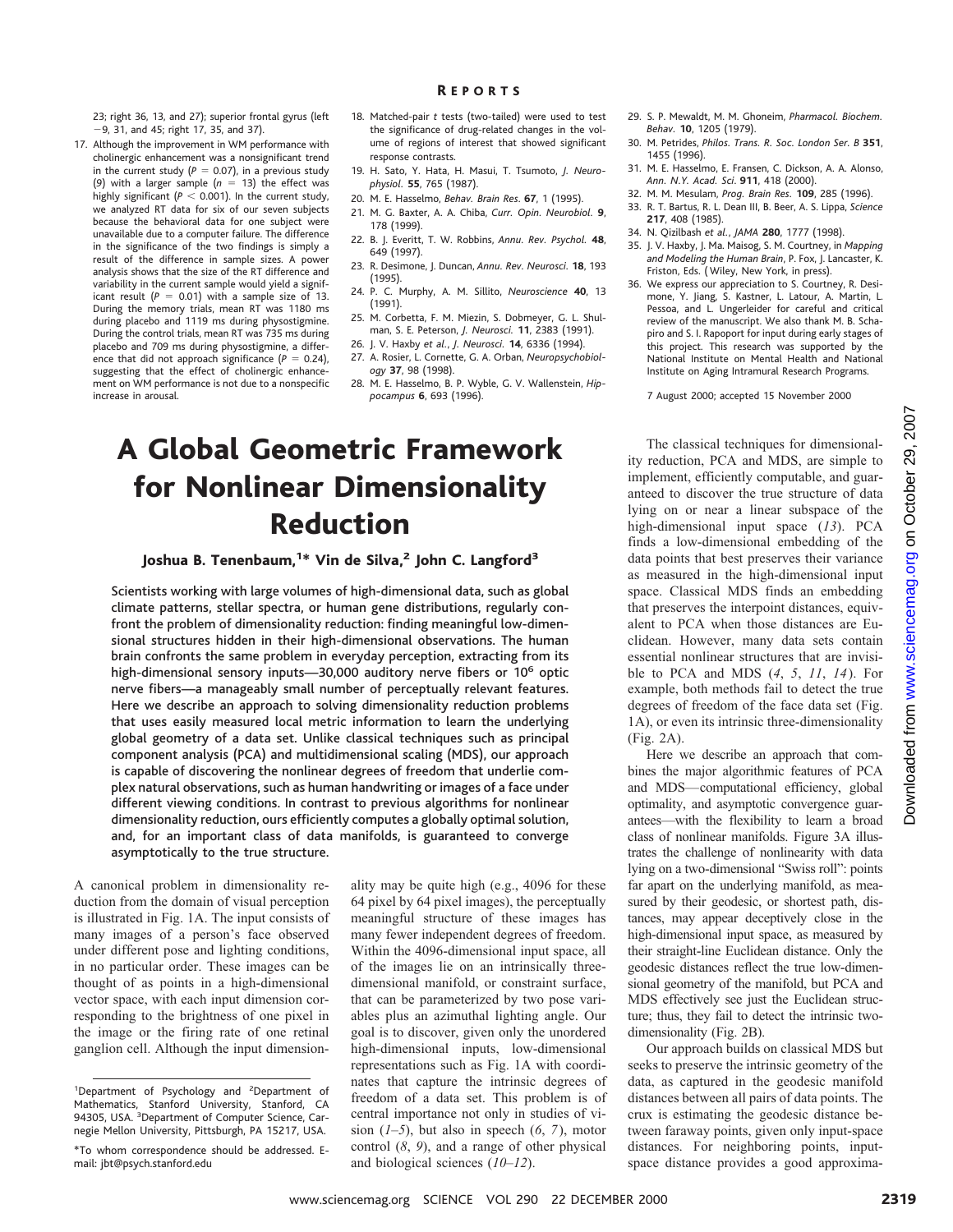tion to geodesic distance. For faraway points, geodesic distance can be approximated by adding up a sequence of "short hops" between neighboring points. These approximations are computed efficiently by finding shortest paths in a graph with edges connecting neighboring data points.

The complete isometric feature mapping, or Isomap, algorithm has three steps, which are detailed in Table 1. The first step determines which points are neighbors on the manifold *M*, based on the distances  $d<sub>X</sub>(i,j)$ between pairs of points *i*,*j* in the input space

**Fig. 1.** (**A**) A canonical dimensionality reduction problem from visual perception. The input consists of a sequence of 4096-dimensional vectors, representing the brightness values of 64 pixel by 64 pixel images of a face rendered with different poses and lighting directions. Applied to  $N = 698$ raw images, Isomap  $(K = 6)$  learns a three-dimensional embedding of the data's intrinsic geometric structure. A two-dimensional projection is shown, with a sample of the original input images (red circles) superimposed on all the data points (blue) and horizontal sliders (under the images) representing the third dimension. Each coordinate axis of the embedding correlates highly with one degree of freedom underlying the original data: leftright pose (*x* axis,  $R = 0.99$ ), up-down pose (*y* axis,  $R = 0.90$ ), and lighting direction (slider position,  $R = 0.92$ ). The input-space distances  $d_x(i,j)$ given to Isomap were Euclidean distances between the 4096-dimensional image vectors. (**B**) Isomap applied to  $N = 1000$  handwritten "2"s from the MNIST database (*40*). The two most significant dimensions in the Isomap embedding, shown here, articulate the major features of the "2": bottom loop (*x* axis) and top arch ( *y* axis). Input-space distances  $d_x(i,j)$  were measured by tangent distance, a metric designed to capture the invariances relevant in handwriting recognition (41). Here we used  $\epsilon$ -Isomap (with  $\epsilon = 4.2$ ) because we did not expect a constant dimensionality to hold over the whole data set; consistent with this, Isomap finds several tendrils projecting from the higher dimensional mass of data and representing successive exaggerations of an extra stroke or ornament in the digit.

*X*. Two simple methods are to connect each point to all points within some fixed radius  $\epsilon$ , or to all of its *K* nearest neighbors (*15*). These neighborhood relations are represented as a weighted graph *G* over the data points, with edges of weight  $d_x(i, j)$  between neighboring points (Fig. 3B).

In its second step, Isomap estimates the geodesic distances  $d_M(i,j)$  between all pairs of points on the manifold *M* by computing their shortest path distances  $d_G(i,j)$  in the graph *G*. One simple algorithm (*16*) for finding shortest paths is given in Table 1.

The final step applies classical MDS to the matrix of graph distances  $D_G = \{d_G(i,j)\},\$ constructing an embedding of the data in a *d*-dimensional Euclidean space *Y* that best preserves the manifold's estimated intrinsic geometry (Fig. 3C). The coordinate vectors **y***<sup>i</sup>* for points in *Y* are chosen to minimize the cost function

$$
E = ||\tau(D_G) - \tau(D_Y)||_{L^2}
$$
 (1)

where  $D<sub>y</sub>$  denotes the matrix of Euclidean distances  $\{d_y(i,j) = ||\mathbf{y}_i - \mathbf{y}_j||\}$  and  $\|A\|_{L^2}$ the *L*<sup>2</sup> matrix norm  $\sqrt{\sum_{i,j} A_{ij}^2}$ . The  $\tau$  operator

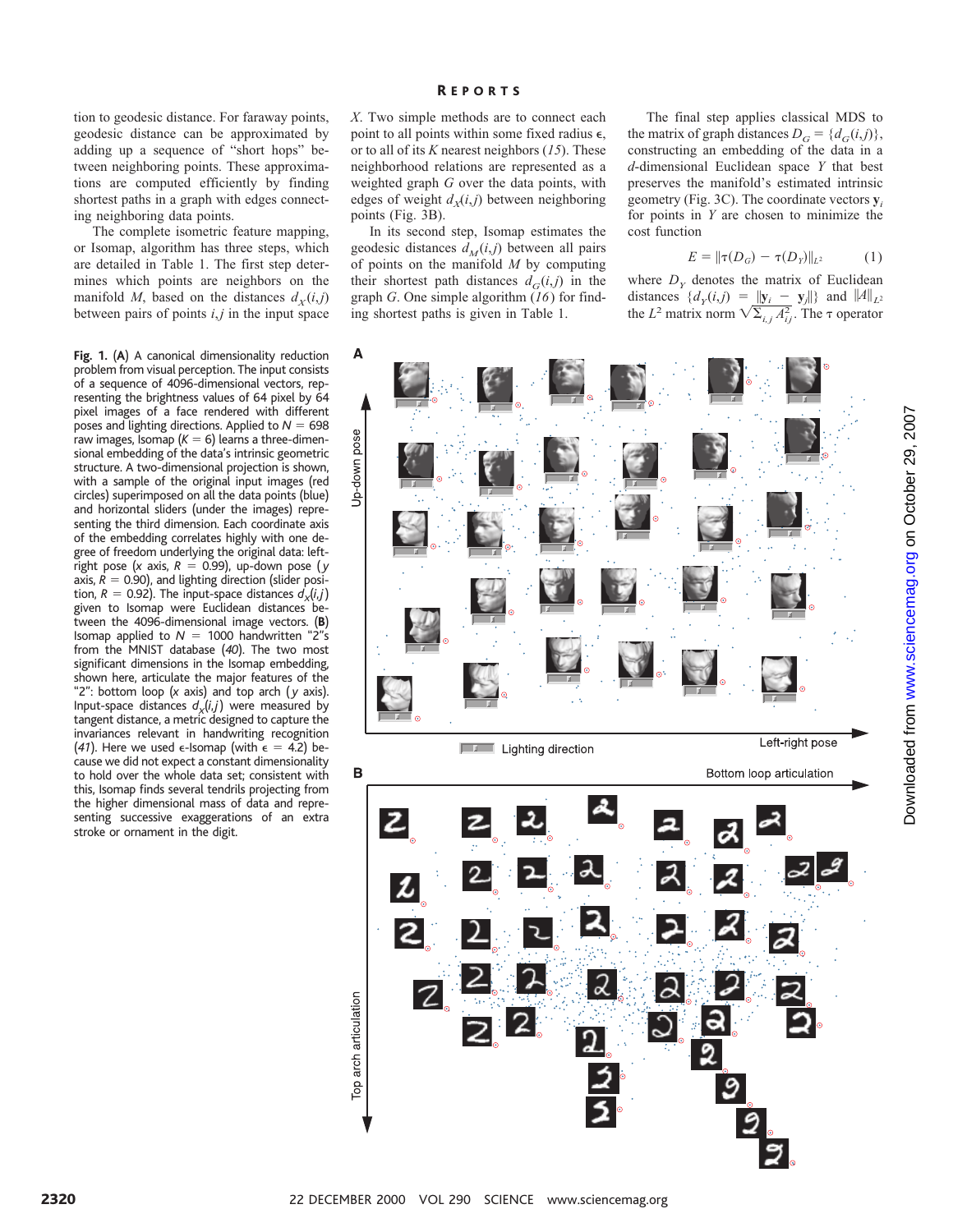converts distances to inner products (*17*), which uniquely characterize the geometry of the data in a form that supports efficient optimization. The global minimum of Eq. 1 is achieved by setting the coordinates  $y_i$  to the top *d* eigenvectors of the matrix  $\tau(D_G)$  (13).

As with PCA or MDS, the true dimensionality of the data can be estimated from the decrease in error as the dimensionality of *Y* is increased. For the Swiss roll, where classical methods fail, the residual variance of Isomap correctly bottoms out at  $d = 2$ (Fig. 2B).

Just as PCA and MDS are guaranteed, given sufficient data, to recover the true structure of linear manifolds, Isomap is guaranteed asymptotically to recover the true dimensionality and geometric structure of a strictly larger class of nonlinear manifolds. Like the Swiss roll, these are manifolds

**Fig. 2.** The residual variance of PCA (open triangles), MDS [open triangles in (A) through (C); open circles in (D)], and Isomap (filled circles) on four data sets (*42*). (**A**) Face images varying in pose and illumination (Fig. 1A). (**B**) Swiss roll data (Fig. 3). (**C**) Hand images varying in finger extension and wrist rotation (*20*). (**D**) Handwritten "2"s (Fig. 1B). In all cases, residual variance decreases as the dimensionality *d* is increased. The intrinsic dimensionality of the data can be estimated by looking for the "elbow"



whose intrinsic geometry is that of a convex region of Euclidean space, but whose ambient geometry in the high-dimensional input space may be highly folded, twisted, or curved. For non-Euclidean manifolds, such as a hemisphere or the surface of a doughnut, Isomap still produces a globally optimal lowdimensional Euclidean representation, as measured by Eq. 1.

These guarantees of asymptotic convergence rest on a proof that as the number of data points increases, the graph distances  $d_G(i,j)$  provide increasingly better approximations to the intrinsic geodesic distances  $d<sub>M</sub>(i,j)$ , becoming arbitrarily accurate in the limit of infinite data (*18*, *19*). How quickly  $d_G(i,j)$  converges to  $d_M(i,j)$  depends on certain parameters of the manifold as it lies within the high-dimensional space (radius of curvature and branch separation) and on the



at which this curve ceases to decrease significantly with added dimensions. Arrows mark the true or approximate dimensionality, when known. Note the tendency of PCA and MDS to overestimate the dimensionality, in contrast to Isomap.

density of points. To the extent that a data set presents extreme values of these parameters or deviates from a uniform density, asymptotic convergence still holds in general, but the sample size required to estimate geodesic distance accurately may be impractically large.

Isomap's global coordinates provide a simple way to analyze and manipulate highdimensional observations in terms of their intrinsic nonlinear degrees of freedom. For a set of synthetic face images, known to have three degrees of freedom, Isomap correctly detects the dimensionality (Fig. 2A) and separates out the true underlying factors (Fig. 1A). The algorithm also recovers the known low-dimensional structure of a set of noisy real images, generated by a human hand varying in finger extension and wrist rotation (Fig. 2C) (*20*). Given a more complex data set of handwritten digits, which does not have a clear manifold geometry, Isomap still finds globally meaningful coordinates (Fig. 1B) and nonlinear structure that PCA or MDS do not detect (Fig. 2D). For all three data sets, the natural appearance of linear interpolations between distant points in the low-dimensional coordinate space confirms that Isomap has captured the data's perceptually relevant structure (Fig. 4).

Previous attempts to extend PCA and MDS to nonlinear data sets fall into two broad classes, each of which suffers from limitations overcome by our approach. Local linear techniques (*21*–*23*) are not designed to represent the global structure of a data set within a single coordinate system, as we do in Fig. 1. Nonlinear techniques based on greedy optimization procedures (*24*–*30*) attempt to discover global structure, but lack the crucial algorithmic features that Isomap inherits from PCA and MDS: a noniterative, polynomial time procedure with a guarantee of global optimality; for intrinsically Euclidean man-



**Fig. 3.** The "Swiss roll" data set, illustrating how Isomap exploits geodesic paths for nonlinear dimensionality reduction. (**A**) For two arbitrary points (circled) on a nonlinear manifold, their Euclidean distance in the highdimensional input space (length of dashed line) may not accurately reflect their intrinsic similarity, as measured by geodesic distance along the low-dimensional manifold (length of solid curve). (**B**) The neighborhood graph *G* constructed in step one of Isomap (with  $K = 7$  and  $N = 1$ 

1000 data points) allows an approximation (red segments) to the true geodesic path to be computed efficiently in step two, as the shortest path in *G*. (**C**) The two-dimensional embedding recovered by Isomap in step three, which best preserves the shortest path distances in the neighborhood graph (overlaid). Straight lines in the embedding (blue) now represent simpler and cleaner approximations to the true geodesic paths than do the corresponding graph paths (red).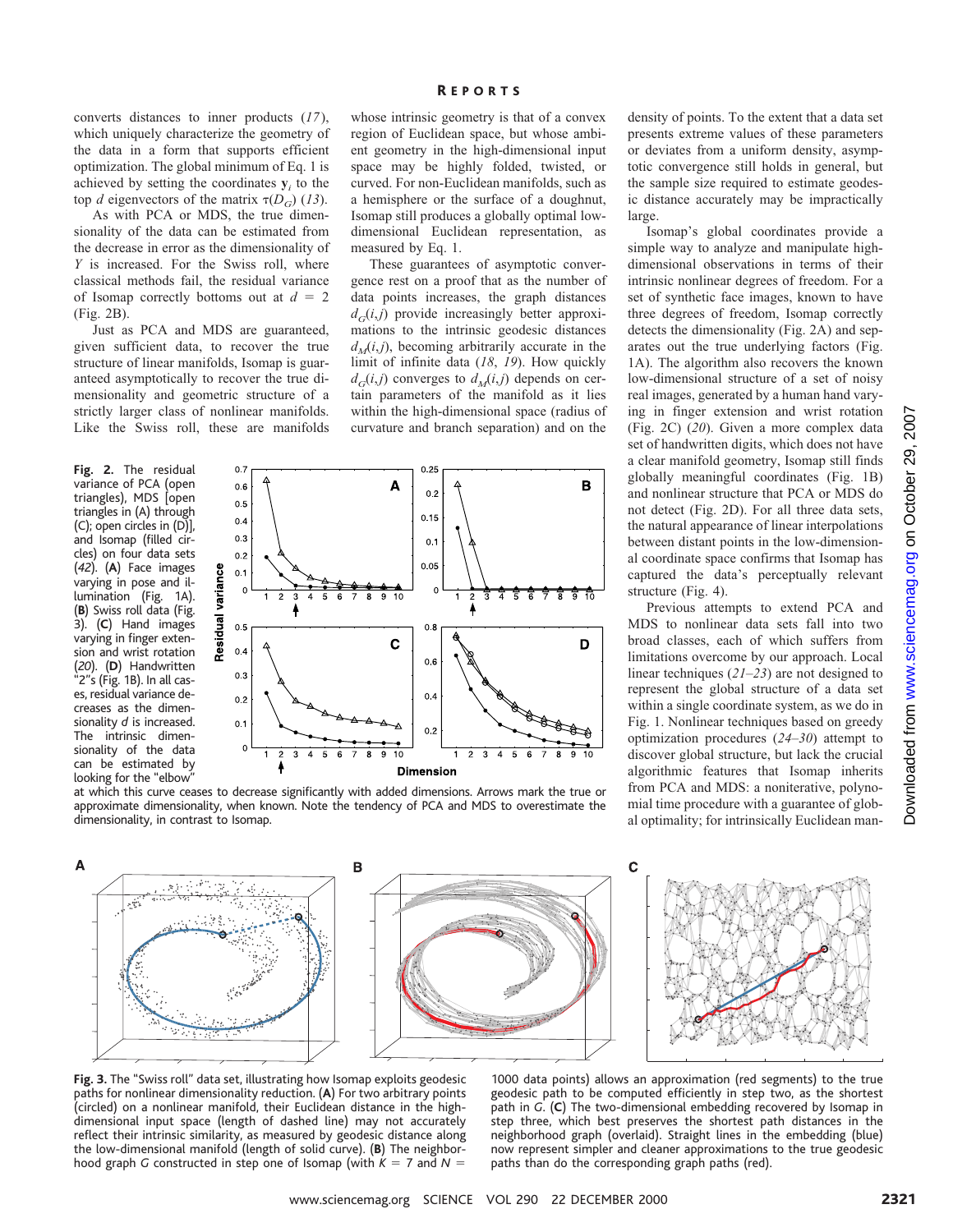**Table 1.** The Isomap algorithm takes as input the distances  $d_x(i,j)$  between all pairs *i*, *j* from *N* data points in the high-dimensional input space *X*, measured either in the standard Euclidean metric (as in Fig. 1A) or in some domain-specific metric (as in Fig. 1B). The algorithm outputs coordinate vectors **y***<sup>i</sup>* in a *d*-dimensional Euclidean space *Y* that (according to Eq. 1) best represent the intrinsic geometry of the data. The only free parameter (e or *K* ) appears in Step 1.

| Step |                                   |                                                                                                                                                                                                                                                                                                                                                                                  |
|------|-----------------------------------|----------------------------------------------------------------------------------------------------------------------------------------------------------------------------------------------------------------------------------------------------------------------------------------------------------------------------------------------------------------------------------|
| 1    | Construct neighborhood graph      | Define the graph G over all data points by connecting<br>points <i>i</i> and <i>j</i> if [as measured by $d_v(i, j)$ ] they are<br>closer than $\epsilon$ ( $\epsilon$ -Isomap), or if <i>i</i> is one of the K<br>nearest neighbors of <i>j</i> ( <i>K</i> -Isomap). Set edge lengths<br>equal to $d_v(i,j)$ .                                                                  |
| 2    | Compute shortest paths            | Initialize $d_c(i,j) = d_x(i,j)$ if i,j are linked by an edge;<br>$d_c(i, i) = \infty$ otherwise. Then for each value of $k =$<br>1, 2, , N in turn, replace all entries $d_c(i,j)$ by<br>$min{d_c(i, i), d_c(i, k) + d_c(k, i)}$ . The matrix of final<br>values $D_c = \{d_c(i,j)\}\$ will contain the shortest path<br>distances between all pairs of points in $G$ (16, 19). |
| 3    | Construct d-dimensional embedding | Let $\lambda_{p}$ be the p-th eigenvalue (in decreasing order) of<br>the matrix $\tau(D_G)$ (17), and $v_p^i$ be the <i>i</i> -th<br>component of the $p$ -th eigenvector. Then set the<br>$p$ -th component of the $d$ -dimensional coordinate<br>vector $\mathbf{y}_i$ equal to $\sqrt{\lambda_p}v_p^i$ .                                                                      |



the Isomap coordinate space (analogous to the blue line in Fig. 3C) implement perceptually natural but highly nonlinear "morphs" of the corresponding high-dimensional observations (*43*) by transforming them approximately along geodesic paths (analogous to the solid curve in Fig. 3A). (**A**) Interpolations in a three-dimensional embedding of face images (Fig. 1A). (**B**) Interpolations in a fourdimensional embedding of hand images (*20*) appear as natural hand movements when viewed in quick succession, even though no such motions occurred in the observed data. (**C**) Interpolations in a six-dimensional embedding of handwritten "2"s (Fig. 1B) preserve continuity not only in the visual features of loop and arch articulation, but also in the implied pen trajectories, which are the true degrees of freedom underlying those appearances.

ifolds, a guarantee of asymptotic convergence to the true structure; and the ability to discover manifolds of arbitrary dimensionality, rather than requiring a fixed *d* initialized from the beginning or computational resources that increase exponentially in *d*.

Here we have demonstrated Isomap's performance on data sets chosen for their visually compelling structures, but the technique may be applied wherever nonlinear geometry complicates the use of PCA or MDS. Isomap complements, and may be combined with, linear extensions of PCA based on higher order statistics, such as independent component analysis (*31*, *32*). It may also lead to a better understanding of how the brain comes to represent the dynamic appearance of objects, where psychophysical studies of apparent motion (*33*, *34*) suggest a central role for geodesic transformations on nonlinear manifolds (*35*) much like those studied here.

#### **References and Notes**

- 1. M. P. Young, S. Yamane, *Science* **256**, 1327 (1992).
- 2. R. N. Shepard, *Science* **210**, 390 (1980).
- 3. M. Turk, A. Pentland, *J. Cogn. Neurosci.* **3**, 71 (1991).
- 4. H. Murase, S. K. Nayar, *Int. J. Comp. Vision* **14**, 5 (1995).
- 5. J. W. McClurkin, L. M. Optican, B. J. Richmond, T. J. Gawne, *Science* **253**, 675 (1991).
- 6. J. L. Elman, D. Zipser, *J. Acoust. Soc. Am.* **83**, 1615 (1988).
- 7. W. Klein, R. Plomp, L. C. W. Pols, *J. Acoust. Soc. Am.* **48**, 999 (1970).
- 8. E. Bizzi, F. A. Mussa-Ivaldi, S. Giszter, *Science* **253**, 287 (1991).
- 9. T. D. Sanger, *Adv. Neural Info. Proc. Syst.* **7**, 1023 (1995).
- 10. J. W. Hurrell, *Science* **269**, 676 (1995).
- 11. C. A. L. Bailer-Jones, M. Irwin, T. von Hippel, *Mon. Not. R. Astron. Soc.* **298**, 361 (1997).
- 12. P. Menozzi, A. Piazza, L. Cavalli-Sforza, *Science* **201**, 786 (1978).
- 13. K. V. Mardia, J. T. Kent, J. M. Bibby, *Multivariate Analysis*, (Academic Press, London, 1979).
- 14. A. H. Monahan, *J. Clim.*, in press.
- 15. The scale-invariant *K* parameter is typically easier to set than  $\epsilon$ , but may yield misleading results when the

local dimensionality varies across the data set. When available, additional constraints such as the temporal ordering of observations may also help to determine neighbors. In earlier work (*36*) we explored a more complex method (*37*), which required an order of magnitude more data and did not support the theoretical performance guarantees we provide here for e- and *K*-Isomap.

- 16. This procedure, known as Floyd's algorithm, requires *O*(*N*3) operations. More efficient algorithms exploiting the sparse structure of the neighborhood graph can be found in (*38*).
- 17. The operator  $\tau$  is defined by  $\tau(D) = -HSH/2$ , where *S* is the matrix of squared distances  $\{S_{ij} = D_{ij}^2\}$ , and *H* is the "centering matrix"  $\{H_{ij} = \delta_{ij} - 1/N\}$  (13).
- 18. Our proof works by showing that for a sufficiently high density  $(\alpha)$  of data points, we can always choose a neighborhood size (e or *K*) large enough that the graph will (with high probability) have a path not much longer than the true geodesic, but small enough to prevent edges that "short circuit" the true geometry of the manifold. More precisely, given arbitrarily small values of  $\lambda_1$ ,  $\lambda_2$ , and  $\mu$ , we can guarantee that with probability at least  $1 - \mu$ , estimates of the form

 $(1 - \lambda_1) d_M(i,j) \leq d_G(i,j) \leq (1 + \lambda_2) d_M(i,j)$ 

will hold uniformly over all pairs of data points *i*, *j*. For e-Isomap, we require

$$
\varepsilon \leq (2/\pi) r_0 \sqrt{24\lambda_1}, \qquad \varepsilon < s_0,
$$

$$
\alpha > [\text{log}(V/\mu\eta_d(\lambda_2\varepsilon/16)^d)]/\eta_d(\lambda_2\varepsilon/8)^d
$$

where  $r_0$  is the minimal radius of curvature of the manifold  $M$  as embedded in the input space  $X$ ,  $s_0$  is the minimal branch separation of *M* in *X*, *V* is the (*d*-dimensional) volume of *M*, and (ignoring boundary effects)  $\eta_d$  is the volume of the unit ball in Euclidean *d*-space. For *K*-Isomap, we let e be as above and fix the ratio  $(K + 1)/\alpha = \eta_d (\epsilon/2)^d/2$ . We then require

$$
e^{-(K+1)/4} \le \mu \eta_d (\epsilon/4)^d/4V,
$$
  
\n $(e/4)^{(K+1)/2} \le \mu \eta_d (\epsilon/8)^d/16V,$ 

 $\alpha$   $>$   $[$  4 log(8*V*/ $\mu$  $\eta_d(\lambda_2 \epsilon/32\pi)^d$ )]/ $\eta_d(\lambda_2 \epsilon/16\pi)^d$ 

The exact content of these conditions—but not their general form—depends on the particular technical assumptions we adopt. For details and extensions to nonuniform densities, intrinsic curvature, and boundary effects, see http://isomap.stanford.edu.

- 19. In practice, for finite data sets,  $d_G(i,j)$  may fail to approximate  $d_M(i,j)$  for a small fraction of points that are disconnected from the giant component of the neighborhood graph *G*. These outliers are easily detected as having infinite graph distances from the majority of other points and can be deleted from further analysis.
- 20. The Isomap embedding of the hand images is available at *Science* Online at www.sciencemag.org/cgi/ content/full/290/5500/2319/DC1. For additional material and computer code, see http://isomap. stanford.edu.
- 21. R. Basri, D. Roth, D. Jacobs, *Proceedings of the IEEE Conference on Computer Vision and Pattern Recognition* (1998), pp. 414–420.
- 22. C. Bregler, S. M. Omohundro, *Adv*. *Neural Info*. *Proc*. *Syst*. **7**, 973 (1995).
- 23. G. E. Hinton, M. Revow, P. Dayan, *Adv*. *Neural Info*. *Proc*. *Syst*. **7**, 1015 (1995).
- 24. R. Durbin, D. Willshaw, *Nature* **326**, 689 (1987).
- 25. T. Kohonen, *Self-Organisation and Associative Memory* (Springer-Verlag, Berlin, ed. 2, 1988), pp. 119– 157.
- 26. T. Hastie, W. Stuetzle, *J*. *Am*. *Stat*. *Assoc*. **84**, 502 (1989).
- 27. M. A. Kramer, *AIChE J.* **37**, 233 (1991).
- 28. D. DeMers, G. Cottrell, *Adv*. *Neural Info*. *Proc*. *Syst*. **5**, 580 (1993).
- 29. R. Hecht-Nielsen, *Science* **269**, 1860 (1995). 30. C. M. Bishop, M. Svense´n, C. K. I. Williams, *Neural Comp*. **10**, 215 (1998).
- 31. P. Comon, *Signal Proc*. **36**, 287 (1994).
- 32. A. J. Bell, T. J. Sejnowski, *Neural Comp*. **7**, 1129 (1995).
- 33. R. N. Shepard, S. A. Judd, *Science* **191**, 952 (1976).
- 34. M. Shiffrar, J. J. Freyd, *Psychol*. *Science* **1**, 257 (1990).